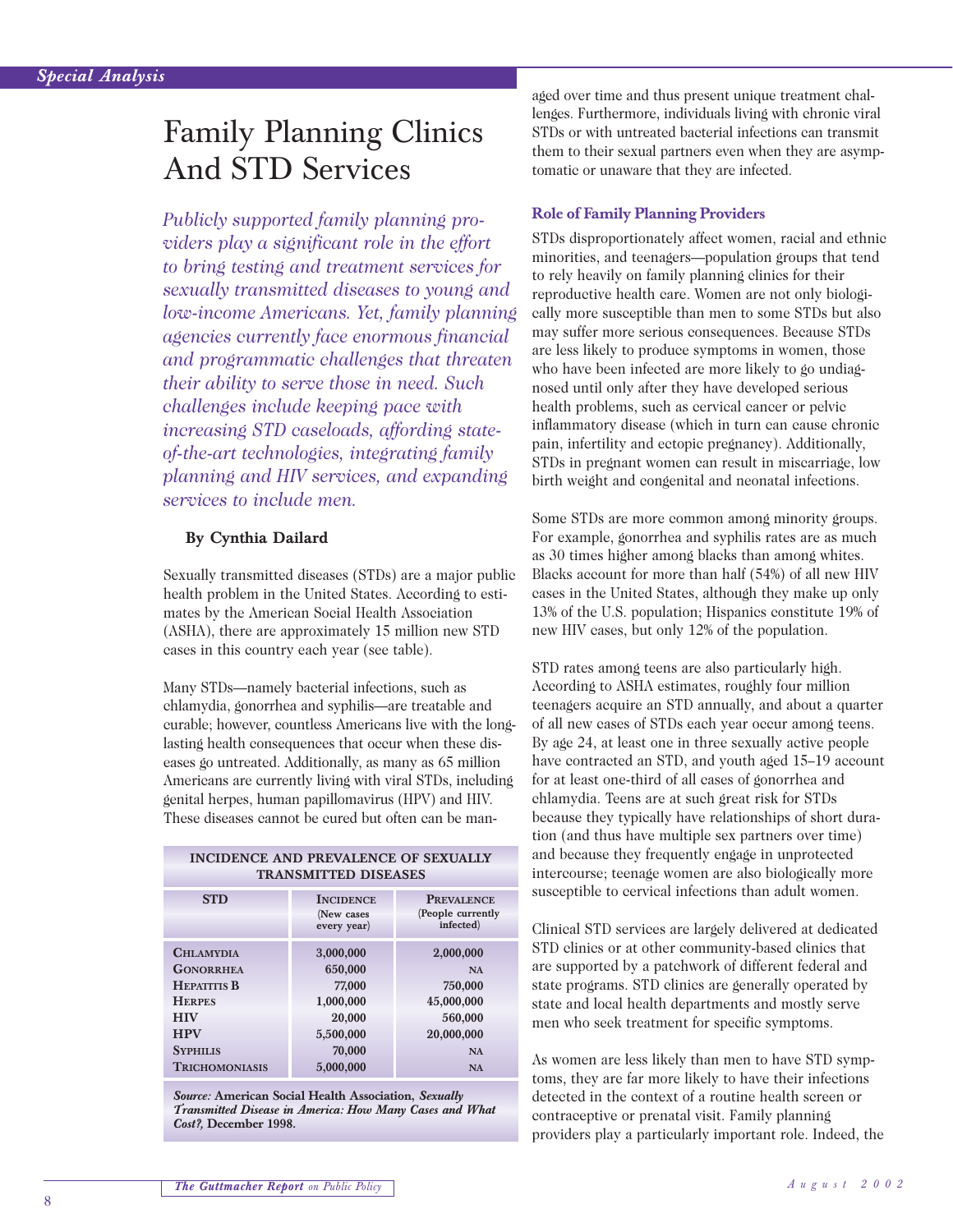## **STD SCREENING**

*Whether family planning agencies perform routine STD screening or screen only high-risk clients varies by type of disease.*





large majority of the nation's more than 3,000 family planning agencies, which run more than 7,000 clinic sites serving approximately seven million women each year, either routinely screen all of their clients for chlamydia and gonorrhea or screen those considered to be at high risk (see chart). Of agencies that use risk factors as screening criteria, 97% screen clients with multiple sexual partners, 77% screen clients with new sexual partners, 64% screen based on youth (with the typical age ceiling of 21), 27% screen clients with a history of STDs and 25% screen clients who are single.

Whether a family planning agency provides treatment for a given STD is a more complicated issue than whether it provides screening, since such treatment can range from providing antibiotics for gonorrhea or chlamydia to the long-term management of HIV-related disease. Different types of family planning agencies vary in their ability to provide these services: For example, hospitals are far better equipped to care for HIV-infected individuals than are Planned Parenthood clinics. Thus, it is not surprising that there is considerable diversity in treatment services by agency type (see chart, page 10).

Overall, providers have an impressive record delivering STD services to low-income women and teens. Research published by The Alan Guttmacher Institute in 2001 found that women receiving contraceptive or other related services at family planning clinics are one-third more likely than those receiving such services from private physicians to report that they obtained an STD service. Each year, family planning clinics serve one in three women of reproductive age who obtain testing or treatment for STDs, one in four who obtain an HIV test and one in seven who obtain a Pap smear.

The 4,500 family planning clinics that receive funding under Title X of the Public Health Service Act, the program guidelines of which strongly encourage clinics to provide extensive STD services, have a considerable record of their own. In 2000 alone, Title X–funded clinics administered 4.8 million STD tests, 428,000 HIV tests and 2.9 million Pap smears to low-income clients.

#### **Key Challenges**

Despite this impressive record, family planning providers today face several serious challenges that threaten their ability to continue delivering high quality STD services to those in need of subsidized care.

*Increasing STD caseloads.* Family planning providers routinely report that they are seeing more STDs in their patients than they did in the past. Deborah Gordis, vice president for government programs at Planned Parenthood of Metropolitan Washington, says that family planning clinics are seeing far more chlamydia, particularly among young women, as well as an increasing rate of abnormal or inconclusive Pap smears suggesting HPV. This statement is echoed by Jane Wilson, a family planning and reproductive health nursing care consultant with the Washington State Department of Health, who says that between 1996 and 2000, chlamydia and gonorrhea rates in her state rose 35% and 14%, respectively.

To some extent, the observed rise in STD rates may be attributed to more and better testing, particularly for asymptomatic STDs. "In the past," says Gordis, "testing for STDs was based much more on presenting symptoms. Now, with many STDs asymptomatic and the prevalence so high, testing has become much more routine." Furthermore, calls for routine screening are growing: Recent guidelines issued by the U.S. Preventive Services Task Force and the Centers for Disease Control and Prevention (CDC) now urge that all sexually active women in their teens and early 20s be screened for chlamydia, with the CDC also urging that all women with chlamydia be rescreened 3–4 months following treatment.

*Better tests at higher cost.* While family planning service providers are moving to screen larger populations of women, new STD tests are improving detection rates, enhancing patient care. These state-of-the-art tests, however, are expensive. For example, there are new DNAbased chlamydia tests on the market that are noninvasive and easy to use, because they involve a urine sample rather than a pelvic exam. While these tests could, in theory, greatly facilitate routine screening, they are twice the cost of current tests. Jessica Pollak, the director of family planning for the Louisiana Department of Health and Hospitals, says that because reinfection with chlamydia is so common, the state of Louisiana initiated a pilot project that used the urine-based test to test for reinfection among women who had received prior treatment for the disease and returned for Depo-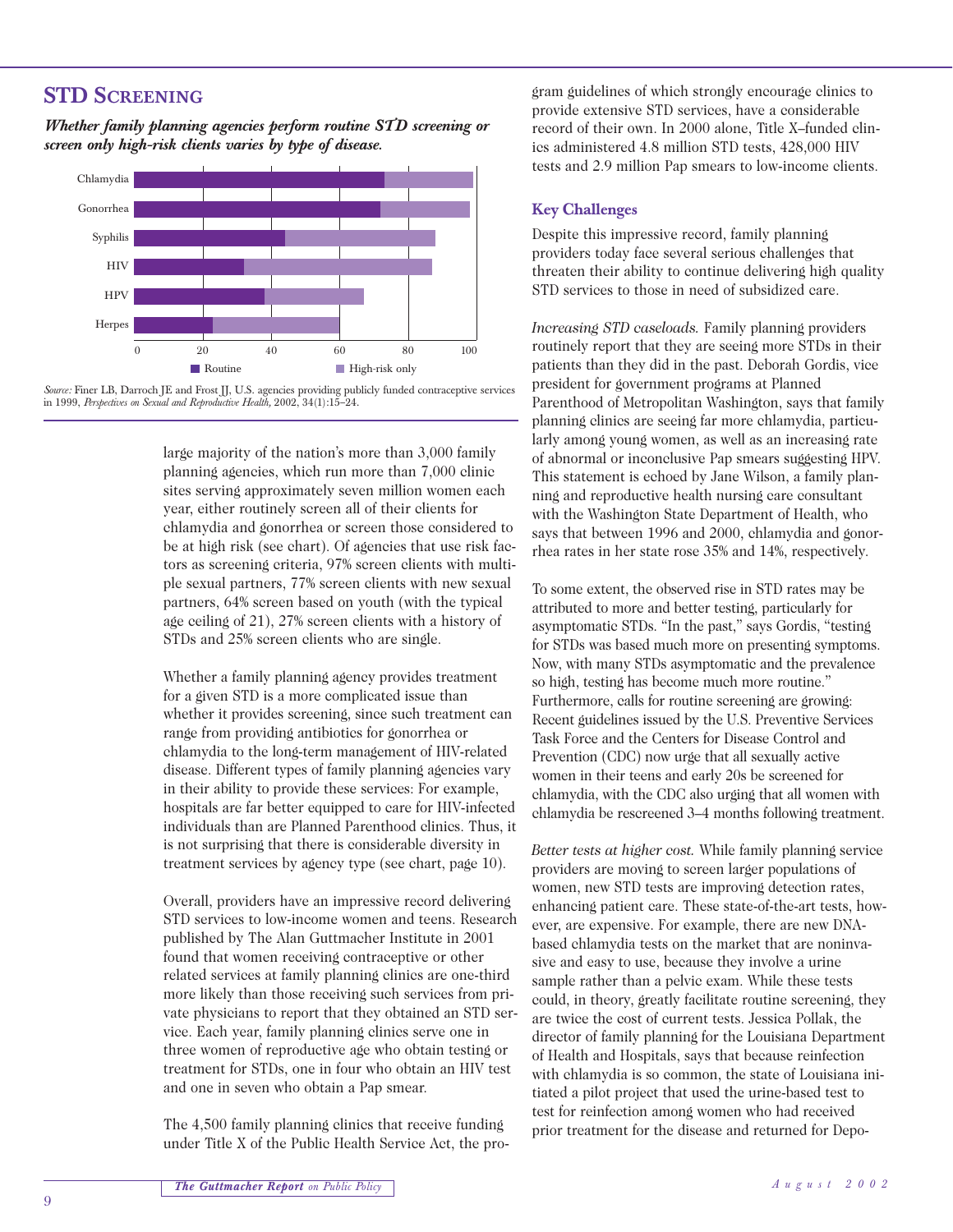## **STD TREATMENT**

*Different types of family planning agencies vary in their ability to offer treatment for key STDs.*

% who treat



*Source:* Finer LB, Darroch JE and Frost JJ, U.S. agencies providing publicly funded contraceptive services in 1999, *Perspectives on Sexual and Reproductive Health,* 2002, 34(1):15–24.

Provera injections. Due to a lack of funding, however, the state had to discontinue the project. "We desperately would like to resume this practice," says Pollak, "particularly where there is a high prevalence of chlamydia and documented high-risk behaviors." Providers are encountering similar problems with new screening technology for cervical cancer and HPV (see box).

*New treatment alternatives.* Additionally, there are significant costs associated with providing state-of-the-art treatment to all those who test positive for STDs. For example, new single-dose antibiotics represent a significant advancement over the traditional treatment for chlamydia that requires two pills a day for a week. The single-dose regimen can be dispensed to clients at the clinic and taken on the spot, which ensures that patients do not discontinue the pills when they begin feeling better, thus risking reinfection or the development of drugresistant strains. Yet, these new antibiotics are also

much more expensive: Leslie Tarr Laurie, CEO and president of Tapestry Health, an independent family planning agency serving western Massachusetts, reports that the single-dose treatment costs her agency more than 10 times the cost of the seven-day regimen (\$17.64 compared to \$1.50), making it financially prohibitive.

*Integrating family planning and HIV services.* Family planning service providers also face considerable hurdles integrating HIV counseling and testing with their family planning services. Gordis reports that Planned Parenthood of Metropolitan Washington found this much more challenging than expected. "HIV is not the same as any other STD, because the consequences for the client of a positive result are so different," she says. Gordis also notes that ensuring that those responsible for providing HIV counseling are adequately trained is an enormous but critically important undertaking. "The counseling dynamic for HIV testing is very complicated. We need to ensure that our counselors have the maturity, empathy and communication skills" necessary for the job, "and that they can provide counseling consistent with CDC guidelines." She also notes that pretest counseling alone can last anywhere between five and 20 minutes, "psychosocial support services must be immediately available for those who test positive" and clinic staff must have numerous referrals for medical and support services in place. "All of this requires strong relationships with local HIV/AIDS service providers and substantial time and resources," she says.

Many clinics also wish to provide to their clients a new and more easily accepted HIV test that relies on a cheek swab rather than a traditional needle-stick blood test. Laurie says that the cheek-swab test is proving particularly critical as part of Tapestry Health's efforts to bring services to homeless shelters and other off-site locations "where blood tests simply are not practical." She continues, "If we had the resources, we would provide [the cheek-swab test] to all of our clients in an integrated setting, but the cost prevents us from doing so."

*Serving men.* Finally, many providers are increasingly reaching out to serve men. Historically, many family planning agencies have provided STD services to the male partners of their female clients to prevent reinfection. Today, reinfection remains a major problem, and many clinics provide an infected woman with a dose of antibiotics to bring to her partner. Meanwhile, there is growing recognition that men have sexual and reproductive health needs of their own ("Looking at Men's Sexual and Reproductive Health Needs," *TGR,* May 2002, page 7). Accordingly, some agencies are now working to reach out to men by expanding their outreach department and hiring male educators. "While these efforts are critically important," says Gordis, "they increase our costs, partic-